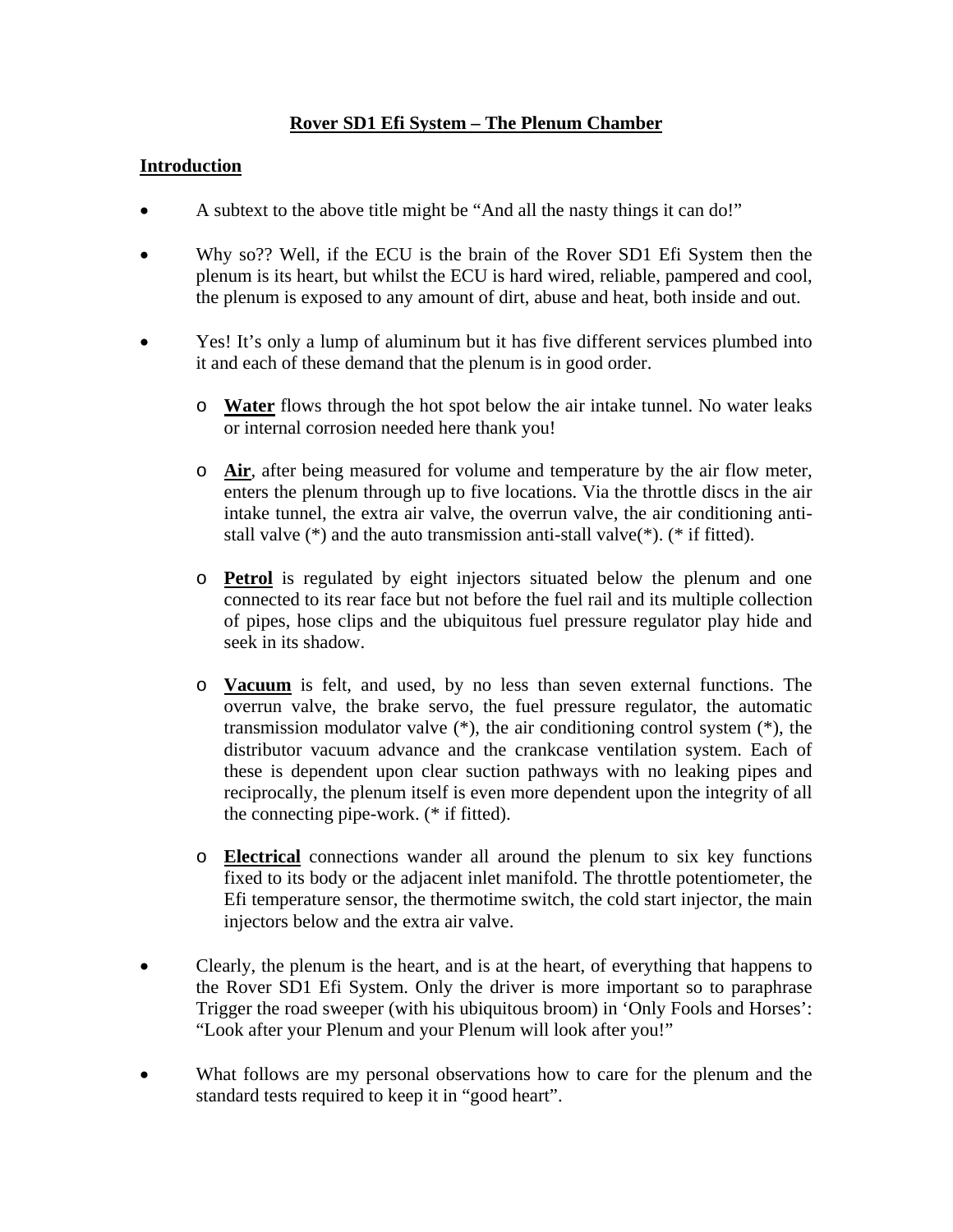## **Location and Operation**

- The plenum, a completely passive unit with no moving parts, located at the highest part of the engine is mounted on top of the trumpet housing which in turn is mounted above the inlet manifold.
- The volume of air entering the plenum controlled by the throttle disc $(s)$  in the input tunnel(s) swirls around awaiting the opportunity to be sucked down one of the trumpets by a descending piston on its induction stroke.
- Let's be clear about this? The engine does all the sucking and the throttle only regulates the total amount of air allowed in. So the plenum is simply storing air until demanded by the induction down-strokes.
- The ECU is of course calculating the appropriate amount of fuel to match the air flowing through the air flow meter. The wider open the throttle discs, the more air; the more fuel; the bigger the bangs; the faster the pistons move and the more rapidly air is sucked from the plenum.
- That's the process, and it's as simple as that.
- Under normal cruising conditions there is no significant amount of fuel in the plenum because the injectors squirt directly into the inlet manifold runners just prior to the intake valves where the gasping engine is waiting to breathe it in.
- Having said that, the injectors do not squirt in sequence with the induction strokes, so fuel also hangs around in the inlet manifold, mixing with the air already there until it is inducted, in turn.
- It's different at idle where the low speed of the intake air-flow will allow a certain amount of atomised fuel to migrate into the plenum area. This is aided by the fact that the plenum, as a unit, generates high depression (vacuum) at idle so there is an obvious tendency for some of the unburned mixture waiting its turn in the runners below the trumpets to migrate upwards towards the highest vacuum.
- Also, at start up, fuel may be injected into the plenum from the cold start injector directly opposing the incoming stream of air. This is a very rich mixture process and if for some reason the engine does not fire and run, then it leaves considerable evidence of unburned fuel in and around the plenum and its inlet tunnels which can be strongly smelled when investigating the non-starting engine.
- In addition to the fresh air rushing into the plenum there is a small quantity of foul air containing unburned hydrocarbons and other gasses sucked up from the crankcase via the flame trap and breather hose connecting the RH rocker cover to a pipe and gallery adjacent to the throttle pot.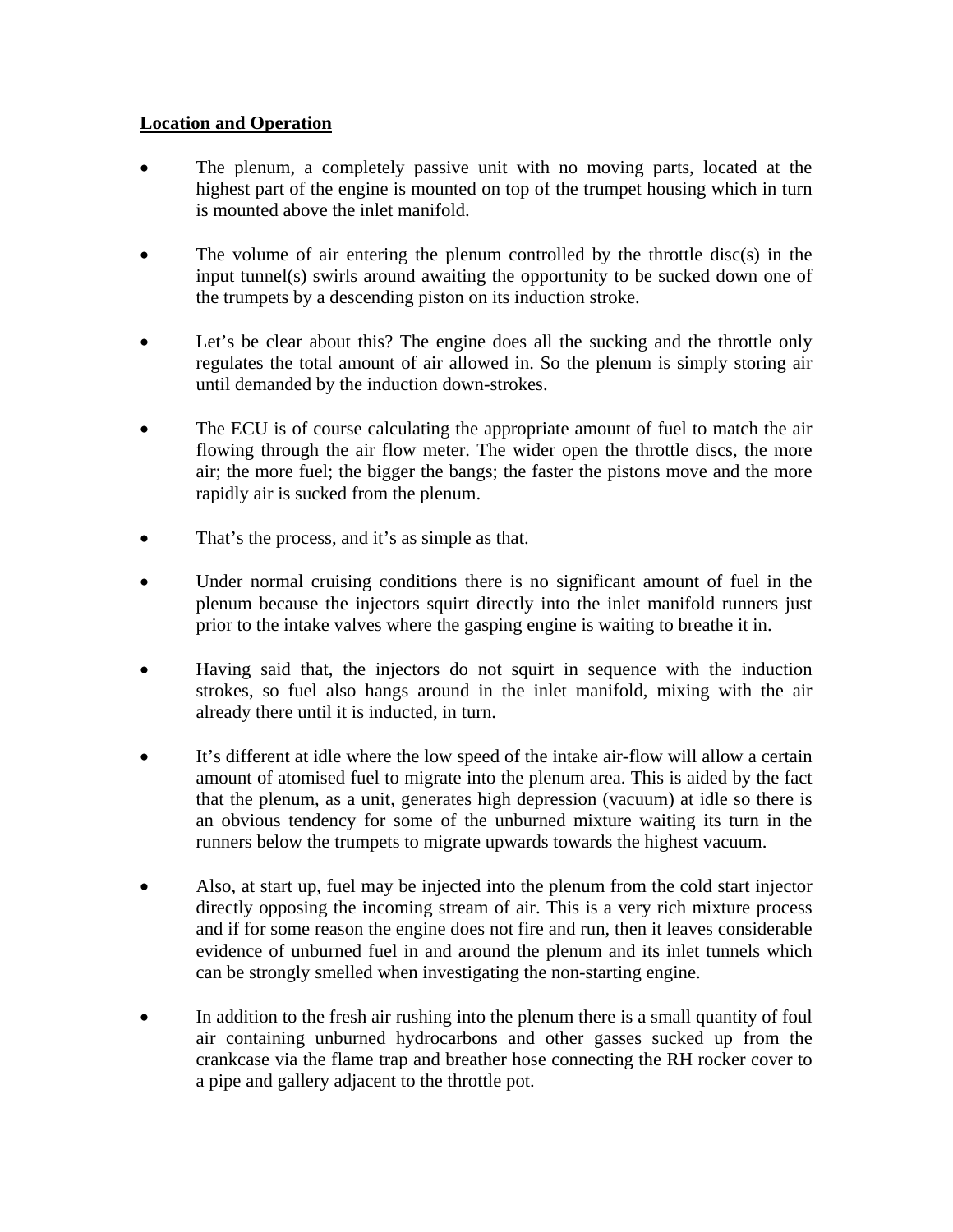- The very nature of this impurity laden air has a detrimental effect on the breather gallery eventually blocking it with crud after tens of thousands of miles.
- There is another small gallery controlled by the idle adjustment screw which can also get blocked by impurities. At first sight it would seem that it should be passing only filtered air but there are two reasons why it is vulnerable.
- First, it can get dirty is because minute amounts of unfiltered air from the engine bay leaks down the threads of the unsealed idle adjust screw and into the gallery.
- Second, mostly on the single plenum system, foul air scavenged from the crankcase by the breather system crosses over the tunnel area into the idle air gallery which can eventually become completely blocked.
- Either or both of these galleries being blocked will have a detrimental effect on the performance of the Efi system and because the plenum is removed so infrequently, the job of clearing the galleries is mostly overlooked.
- This leads to all sorts of difficulty when these actual faults are attributed to other components and the diagnostic process goes off on a wild goose chase, seeking causes that don't exist.

## **Testing for Air Leaks**

- If during the process of fault finding its is established that all the ignition, fuel and sensor components are working correctly but engine performance is still not up to standard, then obviously there remains a fault as yet undiscovered.
- With so many pipe connections to the plenum affecting what happens at the inlet manifold there is a high probability of rogue air leaks into the system.
- The following mode of diagnosing the location of any air leaks will also prove if the extra air valve and the air-con anti-stall valve (if fitted) are working correctly
- Run the engine until it attains normal working temperature and "try" to set the idle speed to somewhere near its normal level. Now attach a suitable external tachometer, connected as per the manufacturer's instructions, to a spark plug lead, the negative side of the coil or an injector, as appropriate, and stop the engine.
- Begin by disconnecting the vacuum pipe  $(A^{\prime})$  in fig.1) to the fuel pressure regulator and suck on the open pipe to check the integrity of the regulator and the pipe. If the vacuum generated by sucking does not hold, check the pipe. If the vacuum still won't hold, the regulator is definitely faulty. This test can also be performed using a vacuum pump working at no more than 15 inches of mercury.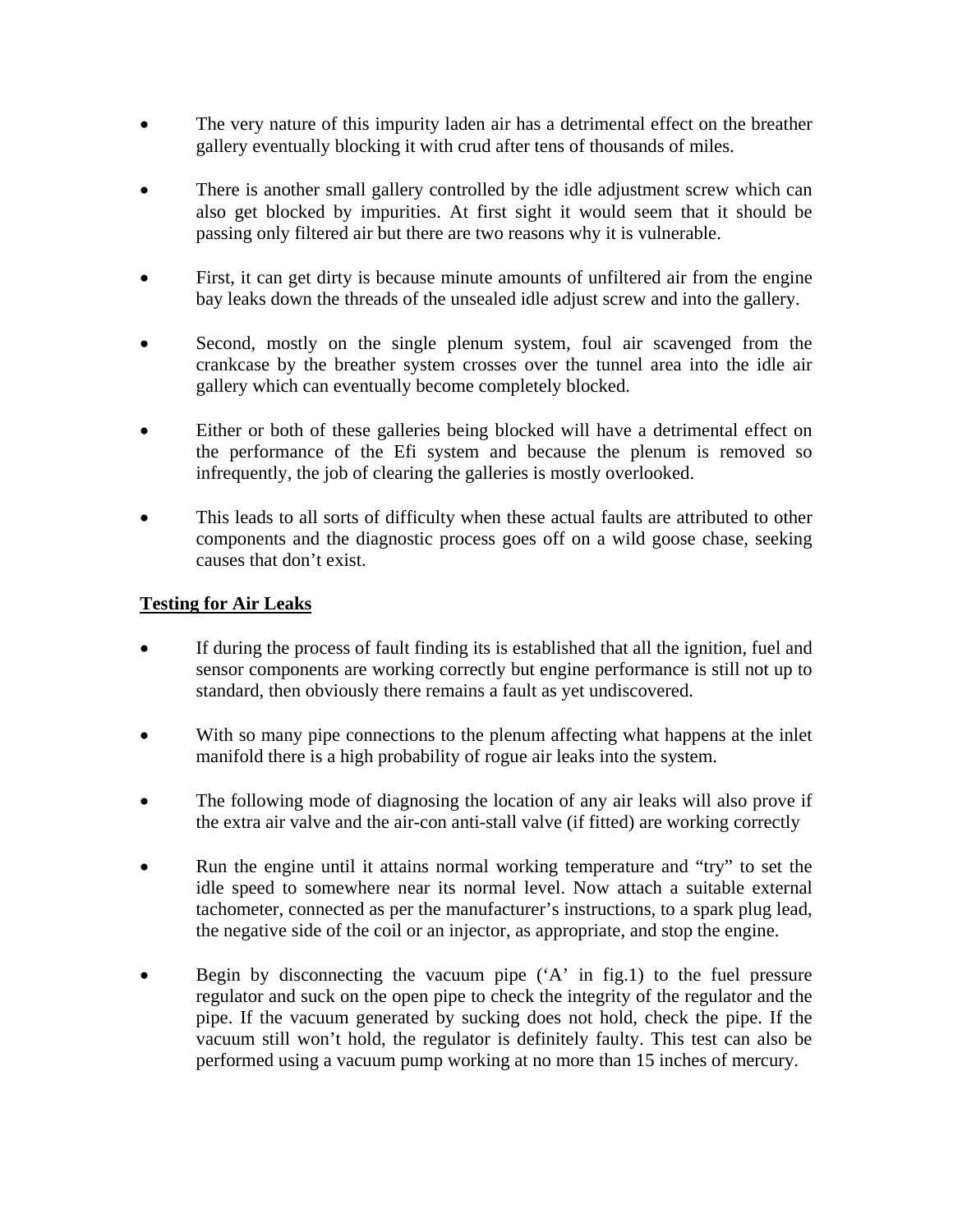- Thoroughly check the inlet hose(s) between the air flow meter and the throttle butterfly housing to ensure the laminations have not separated, there are no holes in the hose(s) and the hose clips are secure.
- Restart the engine and allow it to come up to operating temperature again. Reset the idle speed with the help of the external tachometer to an easily remembered level (say 800 rpm) and make a note for future reference. Stop the engine.
- Disconnect all air/vacuum related systems joined to the plenum which can affect performance and seal off all the inlets marked **X** with patches of self-adhesive tape (badge tape is good) as follows:
	- 1 Disconnect the brake servo, and seal the union connection at the plenum
	- 2 Disconnect the pipe to the ventilation system reservoir and seal the port
	- 3 Disconnect the extra air valve "U" shaped hose and seal the port
	- 4 Disconnect the air rail hose from the pipe next to the throttle and seal the port
	- 5 Disconnect the breather from its pipe near the throttle pot and seal the port
	- 6 If fitted, disconnect the air-con valve hose from its stub pipe and seal the port
	- 7 Disconnect the air supply to the overrun valve and seal the input to the valve



- 8 If fitted, disconnect the vacuum pipe to the automatic transmission and seal the port. Fig.1. Plenum Air Connections
- With the exception of the pressure regulator connection, all the air/vacuum connections at the plenum have now been sealed off, as illustrated in Fig.1.
- Start the engine (if necessary depress the throttle to raise the engine rpm), run it to attain normal operating temperature then allow it to idle. Check and record the idle speed, and compare with that recorded earlier.
- If there is no change in idle speed, this proves that all the disconnected systems are sound as far as air leaks are concerned. On the other hand if the engine speed has altered significantly (say 100 rpm or more), this indicates one or more of those systems is faulty and must be found by a process of elimination.
- Air leaking into the vacuum connections or blockage of a permanent air feed into the inlet system can cause the engine speed to increase or decrease by as much as 200 rpm or as little as 10 rpm if, for example, the crankcase ventilation oil separator is blocked.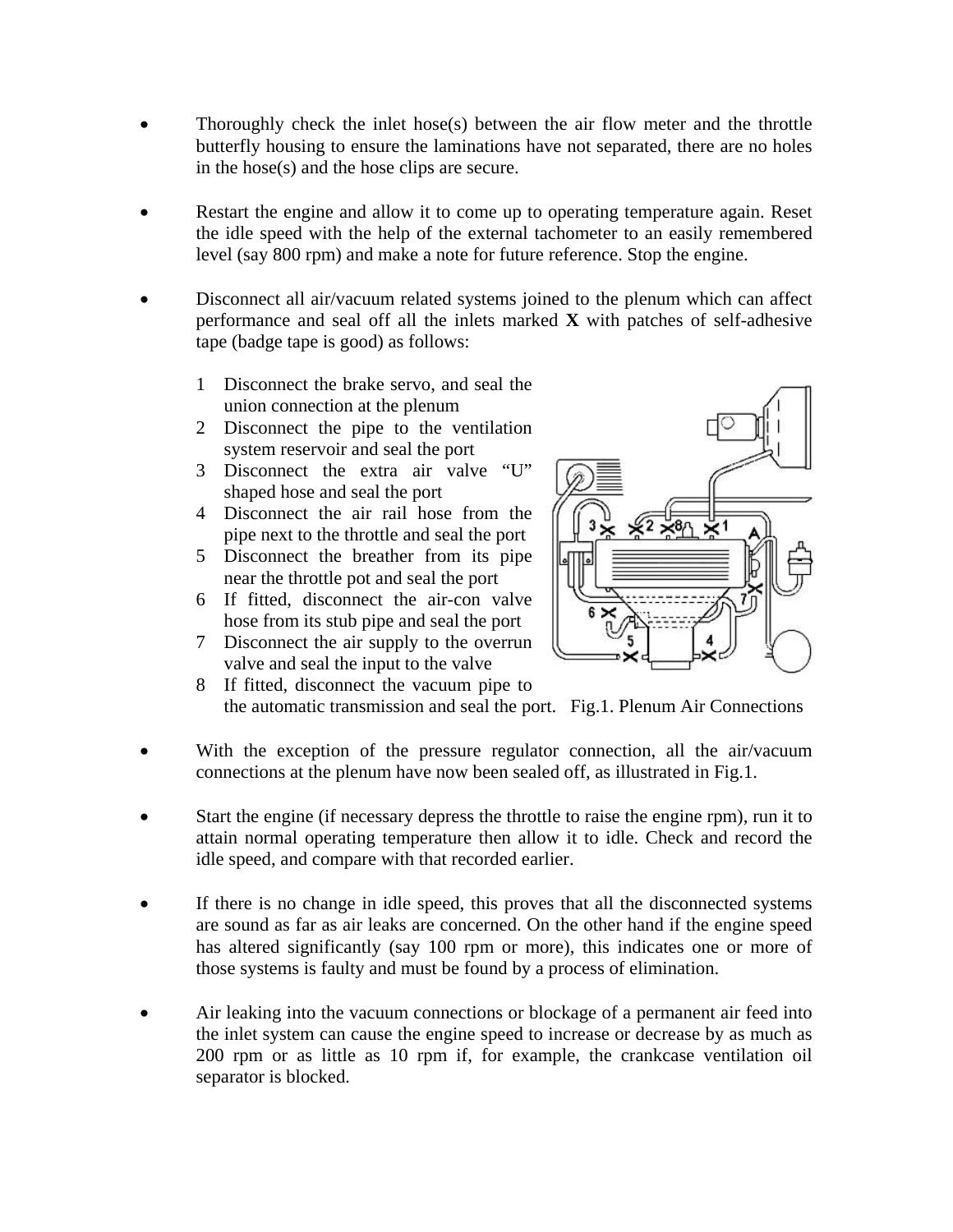- Faults which cause small changes in idle speed are often overlooked or are erroneously rectified by readjustment of the idle screw. Over time these minor faults can build up and interact so they should not be disregarded when they can be detected and analysed by the following tests.
- So if idle speed changed, record the readings at this and each subsequent stage as they are required for ongoing comparison to pinpoint which of the disconnected pipes or components is at fault during the remainder of the tests:
	- o No.1. Unseal and reconnect the brake servo pipe. Restart the engine and compare with the idle speed just recorded. If it has changed a fault lies in the brake servo hose, the non return valves (Yes, there are two on Efi cars!) or the brake servo itself which must be investigated and resolved.
	- o No.2. If fitted, set air-con controls to "on" then unseal and reconnect the pipe to the ventilation system vacuum reservoir. Restart the engine and measure the idle speed. Any change from the previous figure indicates an air leak into the vacuum control system. To isolate a fault, first move the controls to "off" and recheck the idle speed. If still affected the fault is in the vacuum reservoir or connecting pipes. If the idle speed is restored the fault lays in the vacuum distribution unit, one of its associated vacuum servo units that operate the flaps or their associated pipes. Investigate and resolve.
	- o No.3. Unseal and reconnect the extra air valve hose at the plenum. Restart the engine and check if there is a change in the idle speed. Assuming that the "U" shaped hose itself is sound, and remember, the inlet hose is open at the throttle end, any change indicates that air is leaking through the extra air valve mechanism into the plenum and therefore the fault lies in the extra air valve itself. If when the hose is reconnected there is no change in the engine speed then the extra air valve is proved to be sound with respect to air leaks.
	- o No.7. Unseal the input pipe to the overrun valve and restart the engine. If the idle speed is unchanged the valve is not leaking. If the idle speed changes there is a fault in the valve that must be corrected. A common cause is debris between the valve head and the valve disc preventing it from closing properly.
	- o Nos. 4 & 6. Unseal and reconnect both the air-con air valve connection at the plenum (if fitted) and the air hose at the throttle butterfly. Restart the engine and measure the idle speed. If no change is detected this proves that the air hoses and the air-con air valve are sound. If the idle speed has changed, air is entering the plenum either through a faulty air conditioning air valve or the associated pipes. Investigate and resolve.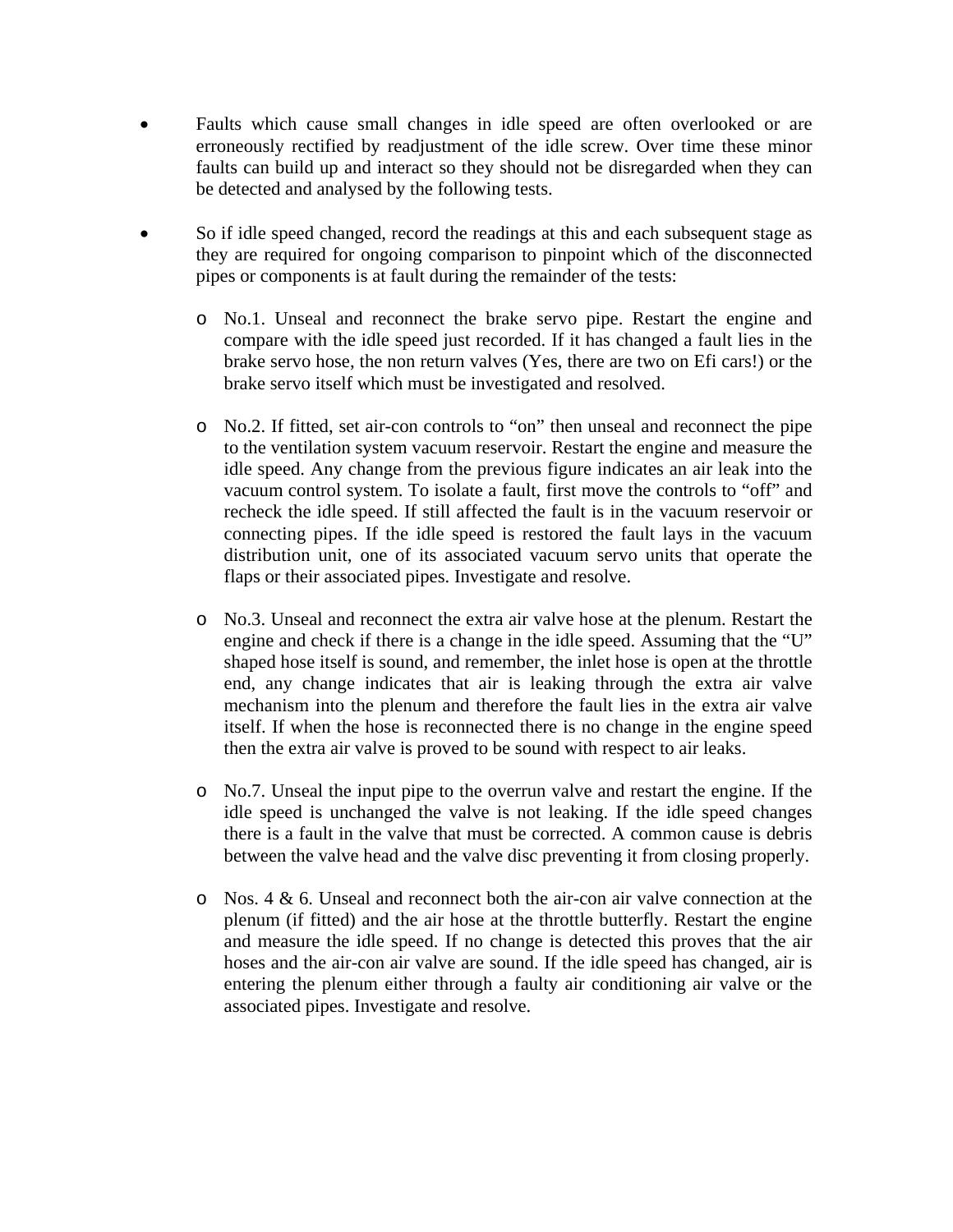- o No. 5. Unseal and reconnect the crankcase breather pipe and check the idle speed. Any change in engine speed indicates a possible air leak in or around the oil separator or the pipe itself which can be easily checked by visual inspection. However, the crankcase ventilation system is complex and interactive with several seals and gaskets which should be carefully inspected if problems are indicated. It may be that there is a problem with the engine itself regarding how much gas is able to bypass badly worn pistons into the crankcase and subsequently affect the idle speed. If such a condition exists then chasing non existent air leaks will be a fruitless exercise.
- o No. 8. Unseal and reconnect the vacuum control pipe to the automatic transmission modulator valve (if fitted). Restart the engine and check the idle speed. Any change will indicate a leak in the rubber connecting elbows at each end of the metal pipe or the transmission modulator valve itself. If the modulator valve is faulty then manifold vacuum is able to suck transmission fluid into the plenum where it enters the engine and burns with a dense white smoke. Such a fault would surely have been previously observed?
- Having checked all the connections and components mentioned there remain a number of other ways in which rogue air can enter the system. It can leak past the plenum/trumpet housing joint, the trumpet housing/inlet manifold joint, the cold start injector seal, any of the injector seals or even the inlet manifold gasket.
- The plenum to trumpet housing joint is particularly vulnerable to poor sealing because the metal to metal face is only 1/4" wide over an aggregate length of 30".
- To check for leaks in any of these inaccessible areas, restart the engine and squirt very thin oil, WD40 or Plus-Gas around the mentioned joints and gasket locations in turn. Any ingress of fluid into the manifold can usually be heard or seen.
- Repeat the test around all the injectors to ensure each has an airtight seal. Fluid gaining access to the inlet manifold may also be indicated by a change in engine rpm and/or by changing colour of the exhaust gasses.
- If leaks are found they might be temporarily sealed using a brand of Damp Start Lacquer (i.e. Holts). Use it when an area to be sealed is dry and free of grease. Sprayed from an aerosol around the suspect area of leakage, it forms a plastic latex film which can seal the most inaccessible of leaks into the air inlet system.
- This type of sealant should be only used when the engine is switched off as during application, it gives off a flammable propellant. Bear in mind that such a cause temporarily cured by this method would still need to be permanently corrected.
- After fixing any air leaks idle speed and CO level must be reset as per the manual.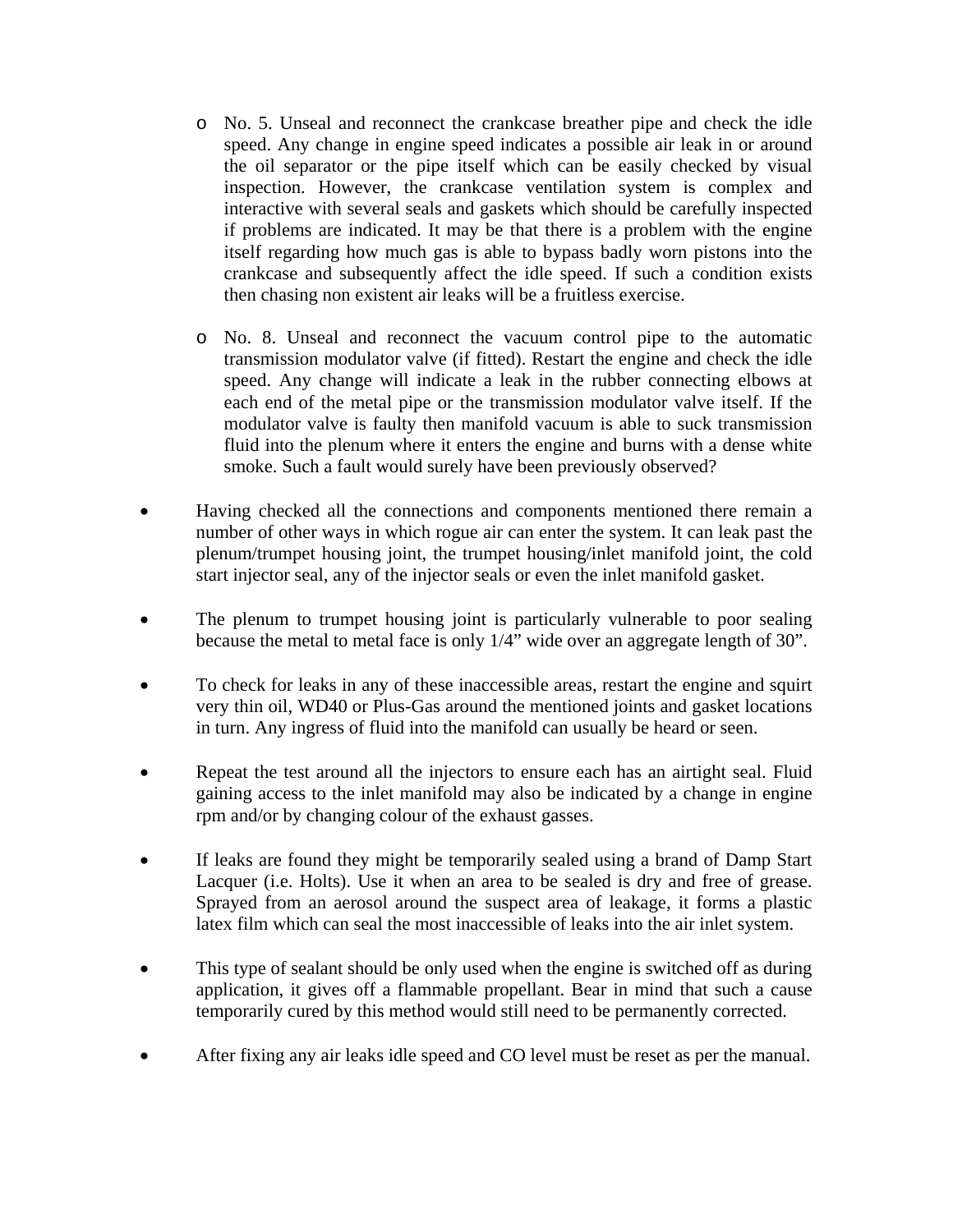### **Inspection and Maintenance**

- It's debatable whether the following recommendations should be performed before or after the air leak test program. There is no doubt that the plenum and its attachments are vulnerable to heat and dirt, but there are other factors to consider.
- First there is "Idle Speed Hang-up", a phenomenon almost always caused by unwanted friction in the throttle mechanism although a badly soiled intake area gummed with sticky goo can have a similar effect. Obviously, if idle speed is impossible to regulate then performing the specified tests is a hopeless task.
- Also, as mentioned earlier, the idle air gallery is susceptible to blockage by crud and if idle speed cannot be adjusted for that reason, the tests would be very difficult to perform.
- A different problem occurs with a blocked breather gallery. The engine cannot ventilate unwanted gas from the crankcase and pressure builds up which can have severe adverse effect on engine performance. In such circumstance finding air leaks using a process depending primarily on reliable idle speed is difficult.
- Another situation of note is that if any or all the above three conditions exist this might indicate long term neglect and the whole of the inside of the plenum, the trumpet housing and the trumpets may well be contaminated with all sorts of stuff from foul oil deposits to rock hard carbonised encrustations.
- On the other hand, if these three conditions are known to be OK, then the following plenum maintenance plan can be foregone.
- The only satisfactory way to deal with the conditions mentioned is to remove the plenum and take it to the workbench. If the trumpet housing needs attention then remove it too.
- If possible use a parts washer to clean off loose dirt and oil and blow the assembly dry. Dismantle the throttle assembly, clean all the parts, check for damage and fettle them as needed to eliminate all possibility of friction in the assembly.
- Locate the idle air and breather galleries, then use lengths of bent wire, pipe cleaners or acidic cleaning to remove all traces of crud. The idle gallery is best cleaned from within the plenum housing using a torch and mirror to locate the exit hole blinded by the rear plenum wall. Rod out any dirt using a tool fashioned from a wire coat hanger. The breather gallery has a right angle bend which can be accessed from the intake tunnel.
- Both the plenum and trumpet housing are susceptible to encrusted deposits which can be removed with suitable tools, perhaps a high speed air drill with suitable wire brushes, a miniature high speed "Dremel" or even appropriate chemicals.